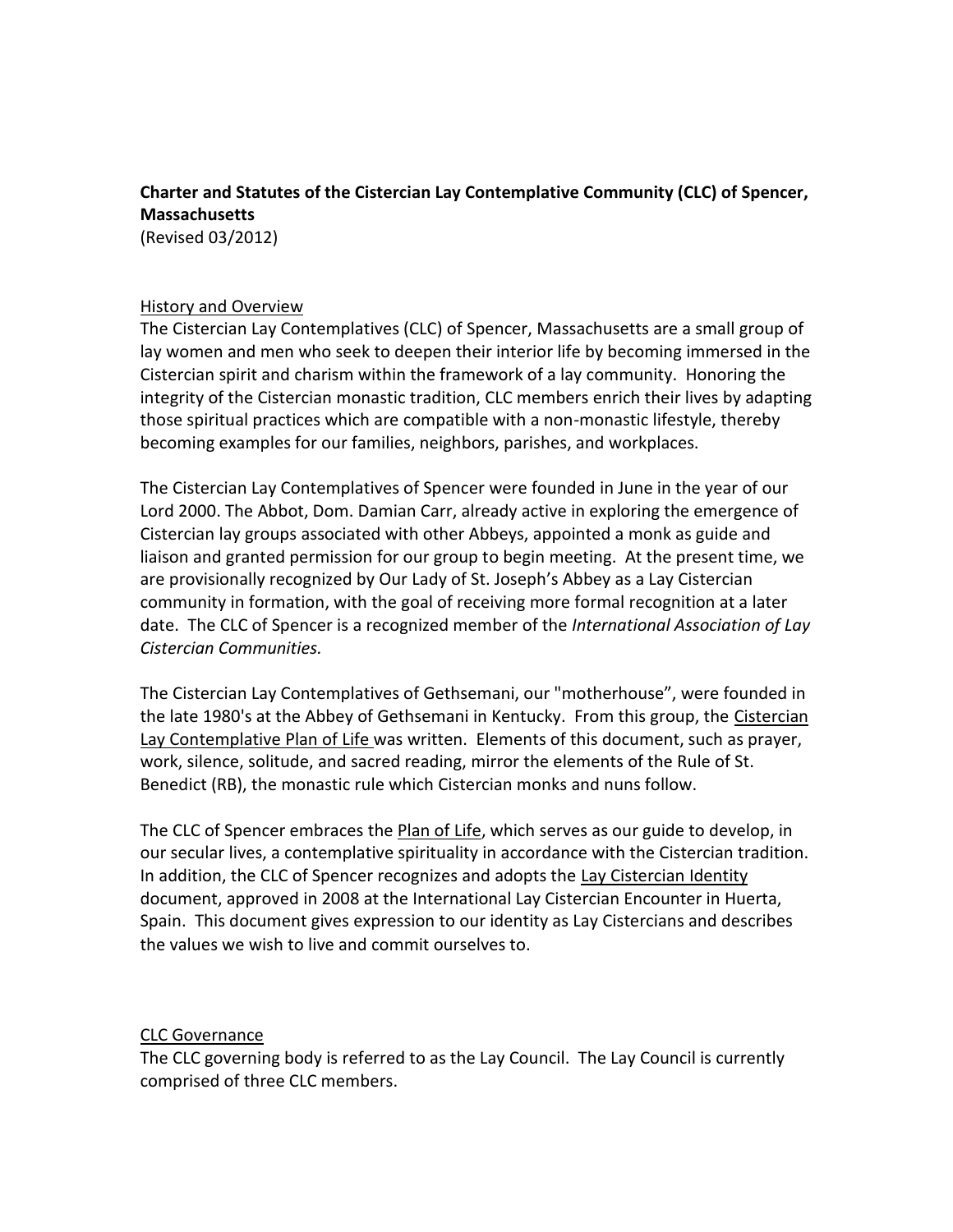#### Formation and Function of the Lay Council

The Lay Council was initially formed in the year of Our Lord 2004 as a decision making body to develop structure, impart information, and implement existing initiatives for the Lay Community. The current Lay Council structure was established in October 2010. The Lay Council is responsible for the direction, facilitation, stability and ongoing development of the Lay Community. The Lay Council performs these functions in collaboration with CLC members and our monk liaison/spiritual guide.

The Lay Council and monk liaison/spiritual guide meets monthly to address issues related to the ongoing formation, guidance and development of the Lay Community.

#### Lay Council Service and Member Qualifications

To seek appointment or election to the Lay Council a member must complete his/her First Commitment, having completed his/her initial formation plus two full years of ongoing formation and at least two (2) Reflection Statements (see Membership and Expectations below).

Lay Council members are chosen or replaced by means of an election, in which CLC members who have completed their First Commitment may vote.

### Membership and Expectations

#### Inquirers

An individual may submit an inquiry via email, postal mail, or verbally express interest to anyone in the Monastic Community or the Cistercian Lay Contemplative community. This information is then transmitted to the Lay Council, who contacts the individual and begins the information process. An Inquirer will be provided copies of the CLC Plan of Life, along with the CLC Statement to Inquirers for his/her review.

#### Letter of Intent

If an Inquirer, having reviewed the Statement to Inquirers and CLC Plan of Life wishes to enter into an Observership, a Letter of Intent will be required. A representative of the Lay Council will accept the letter, provide additional information, and arrange a meeting with the Inquirer.

#### Observership

Observerships ideally begin in January, but may commence at any time during the year at the discretion of the Lay Community. Individuals entering this phase of entry into the Lay Community are required to attend three regular consecutive meetings for discernment before making application to the next phase.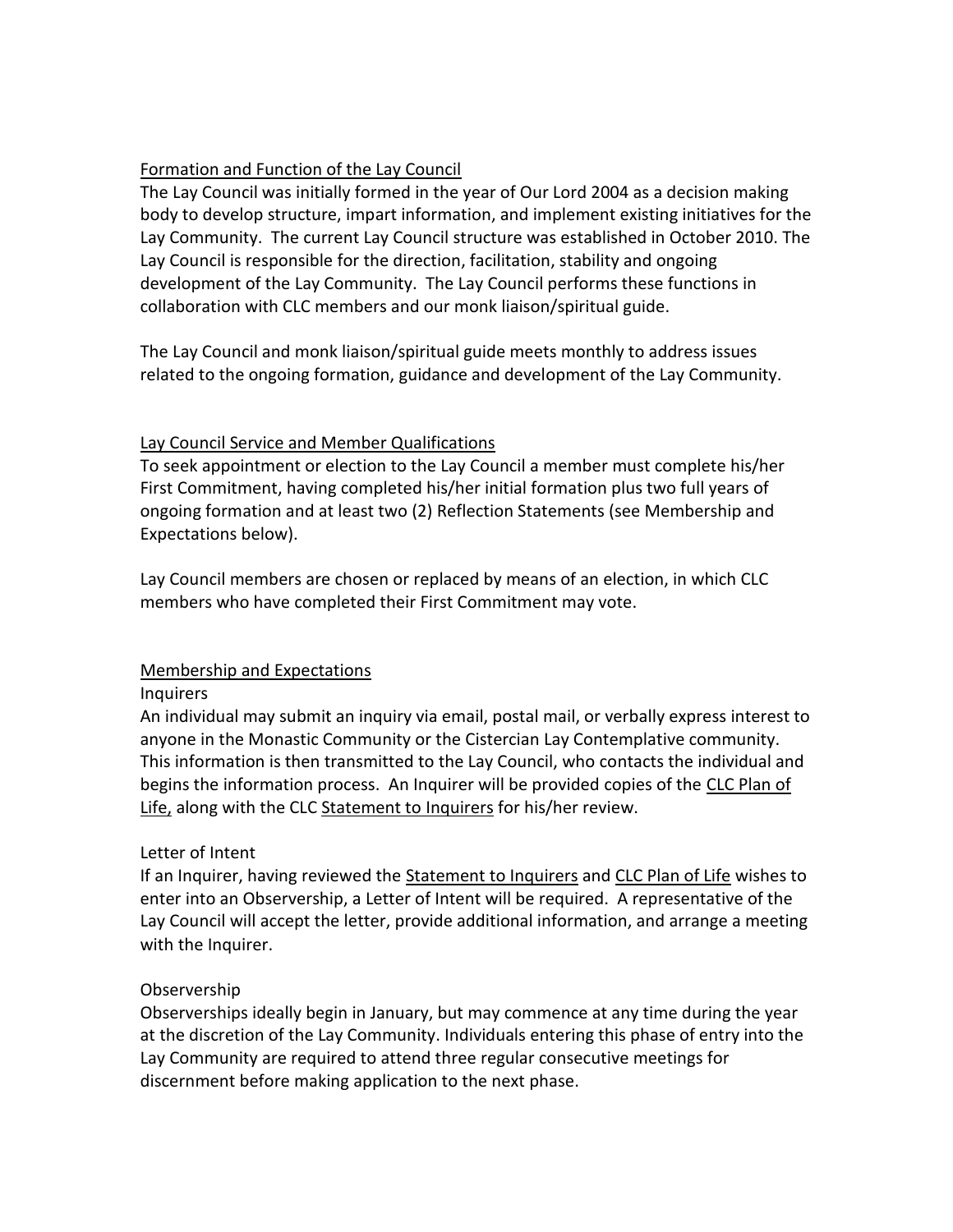#### Candidate Application

An Observer will submit a completed Candidate Application (provided by the Lay Council) prior to attending a fourth meeting. The Candidate Application will be reviewed by the Lay Council and the CLC monk liaison. Upon approval, the candidate then enters the Candidate Formation phase.

#### Candidate Formation

This phase begins at the Candidate's fourth meeting and extends through the next eleven months, for a total of one (1) year. Faithful attendance and participation throughout this process is mandatory.

#### Discernment Reflection Statement

Before a Candidate makes his/her Initial Commitment to the Lay Community, they must submit to the Lay Council a Discernment Reflection Statement for consideration. Approval for the Candidate to make their Initial Commitment is required from the Lay Council and the monk liaison in collaboration with CLC members.

#### Initial Commitment

Those who make their Initial Commitment do so for a period of not less than one (1) year.

#### First Commitment

Those making their First Commitment submit a Reflection Statement to the Lay Council prior to this next step of commitment to the Lay Community. Individuals remain in this stage for not less than eighteen (18) months before making their first Renewal of Commitment.

#### Renewal of Commitment

Those who make a Renewal do so on an annual basis. A Reflection Statement is required prior to making this renewal. The Reflection Statement is submitted to the Lay Council for consideration.

#### Meetings

The Lay Community meets eleven times a year on the second Saturday of each month (there is no meeting in July). Regular monthly meetings are held in the St. Joseph's Abbey Retreat House Conference Room, commencing with the Prayer of None and closing with the Prayer of Vespers (prayed with the Abbey community). At monthly meetings, the Lay Community may meet during the hour preceding None for candidate formation and/or group business. There is an annual CLC fall weekend retreat, which meets Friday through Sunday in the Abbey Retreat House. The annual CLC Picnic in June and Advent Day of Prayer in December meet for a full day at the Abbey Grange.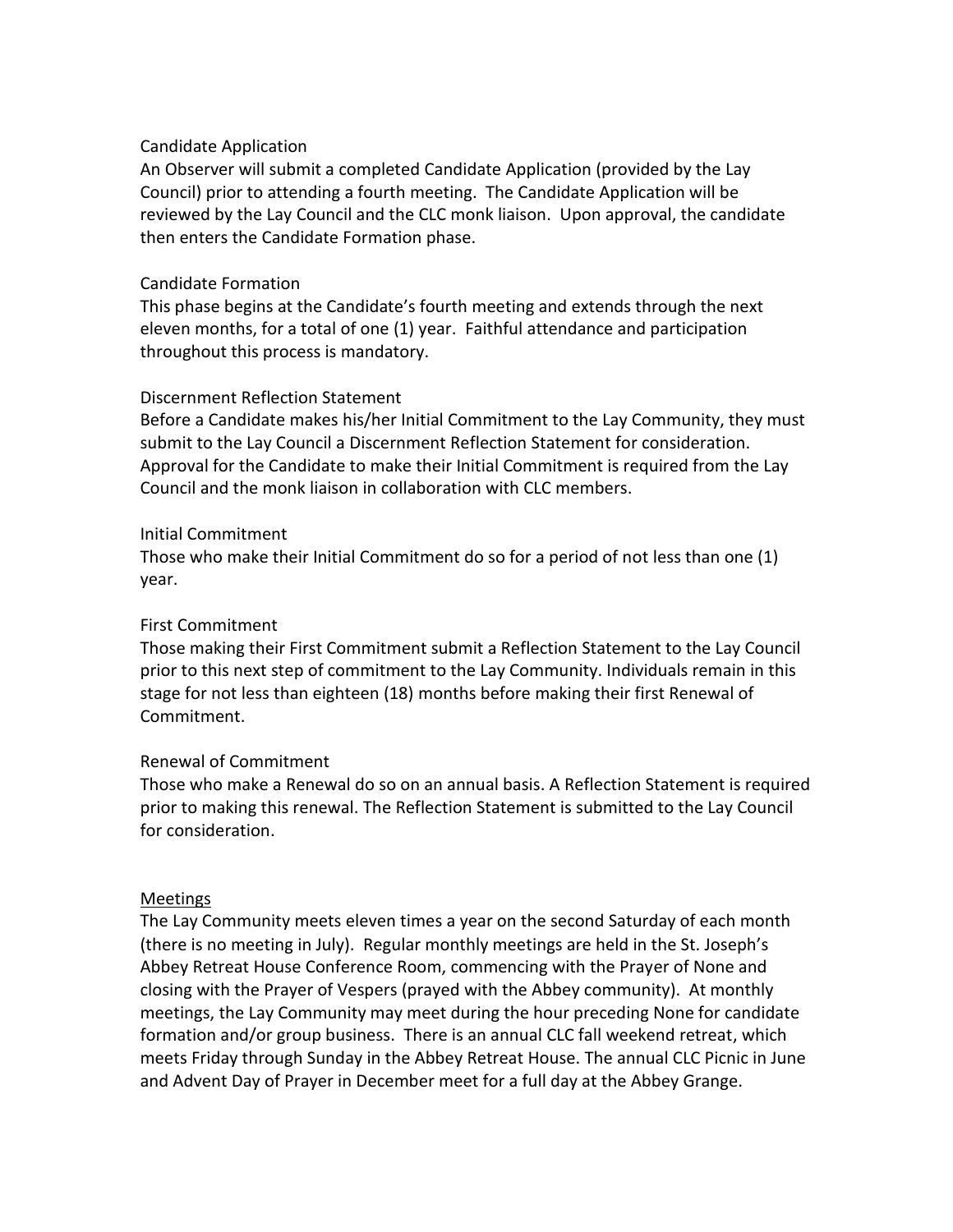#### Attendance and Participation

As emphasized in the Rule of Benedict, Lay Cistercian Identity document, and the Cistercian monastic tradition, we recognize the essential role of community in our ongoing spiritual formation and development. Through the bonds and unity that are formed in community, we learn and practice the important values of stability, charity, humility, and service. Commitment to the Lay Cistercian community requires faithful attendance and participation at monthly meetings. Members are expected to attend all meetings and are asked to notify the group and/or Lay Council in advance if they expect to miss a meeting. Members who miss a meeting without prior notice will be contacted by phone or e mail by the Lay Council or its representative to inform them of the missed meeting. Except in rare circumstances, three (3) absences in the course of a calendar year will require a meeting with the Lay Council and monk liaison prior to the member's return to the group.

### Formation

Ongoing formation, both individually and communally, is integral to spiritual growth and maturity and necessary to fully live and experience the Cistercian charism. Formation was a recent focus at both the 2011 International Lay Cistercian Encounter at Dubuque and the OCSO General Chapter in Assisi. Living the Plan of Life with intentionality and sincerity is primary with regard to our formation as Lay Cistercians. The Spencer Lay Community, with the guidance and support of our monk liaison/spiritual guide, continues to develop and implement a curriculum of topics designed to deepen our formation as Lay Cistercians. Topics for study and reflection shall include Cistercian Spirituality, Lay Cistercian Identity, the Rule of Benedict, Contemplative Prayer, Scripture, and Monastic Studies.

#### Service to the Lay Community

Volunteering to serve the Spencer Lay Community in some ongoing capacity, according to an individual's stage of formation, is encouraged and is a necessary element of the spiritual growth of each member. Service is also a means of honoring one's commitment and responsibility to the Lay Community.

#### Annual Dues

Dues in the amount of one hundred dollars (\$100.00) per member are payable in January of each calendar year. Members may arrange to make installments in the event of financial hardship. Monies from dues are to be used for the following: travel for CLC delegates and monk liaison to Regional and International Lay Cistercian Meetings; materials, supplies and/or equipment that benefit and support the structure and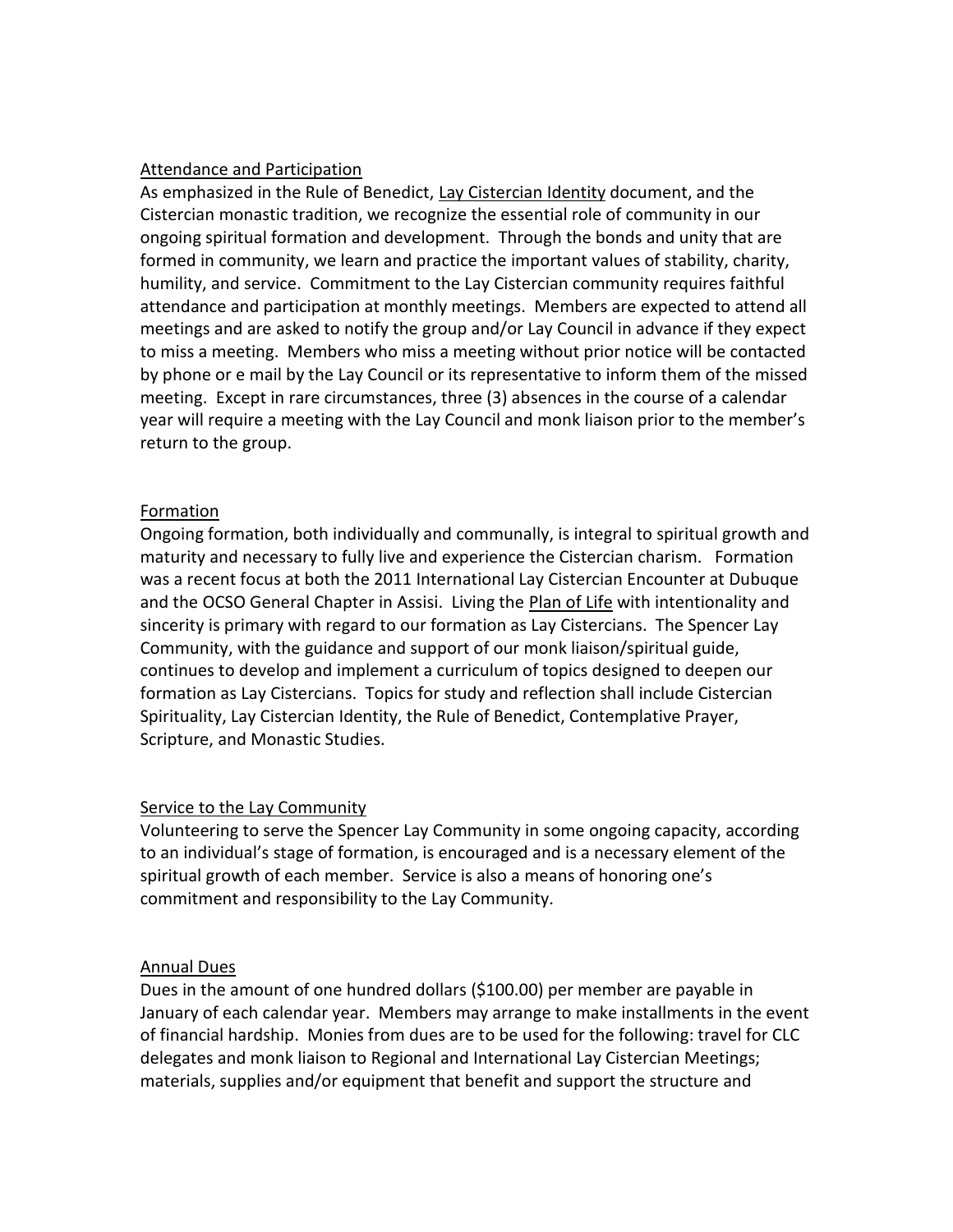function of the CLC; contributions to the *International Association of Lay Cistercian Communities*, and gifts to St. Joseph's Abbey. Monies from dues are held in a separate "CLC" checking account and managed by a designated CLC member, with one other member on the account as co-signer.

- Optional: Restricted donations may be made at any time. The donor must identify the use of the gift (i.e., office supplies, travel for delegates-Regional or International meetings) or other purposes specified by the donor.

### Role of the Monastic Liaison/Spiritual Guide

This monk is appointed by the Abbot and, in addition to being present at meetings, may be available to individuals for one-on-one instruction and spiritual direction. This monk also advises the Lay Council, assists with ongoing formation, provides spiritual guidance to the CLC community, and acts as liaison to the monastic community.

## Role of the Abbot

The Abbot receives a full, face-to-face Annual House Report of the community by the Lay Council or its representative. This report takes into account the community's growth, progress, challenges, and hopes for the current and coming year. Father Abbot may offer comments or suggestions for consideration by the Lay Council. Due to the autonomous nature of the Lay Community, the Abbot does not become directly involved in decisions. As a courtesy, the Abbot and his Prior receive all email announcements and pertinent communications, as promised at the time of the foundation of the Lay Community in June 2000.

## US Regional Meetings

Past meetings were conducted in 1999 and 2007. The purpose of these meetings was to prepare a statement of initiatives to be presented at the 2000 and 2008 International Lay Cistercian Encounter meetings. These statements became integrated into an international document for presentation at the **Order of Cistercian of the Strict Observance (OCSO)** General Chapter meetings for consideration by the Order.

## International Lay Cistercian Encounters

These meetings take place every three (3) years and precede the **OCSO** General Chapter meeting. Their purpose is to create a statement from the represented Lay Cistercian Communities throughout the world for presentation to delegates of the Cistercian Order in attendance at the **OCSO** General Chapter meeting. International Lay Cistercian Encounters have taken place in 2000, 2002, 2005, 2008, and 2011. At the May 2011 meeting in Dubuque, Iowa, a permanent association of Lay Cistercian communities was